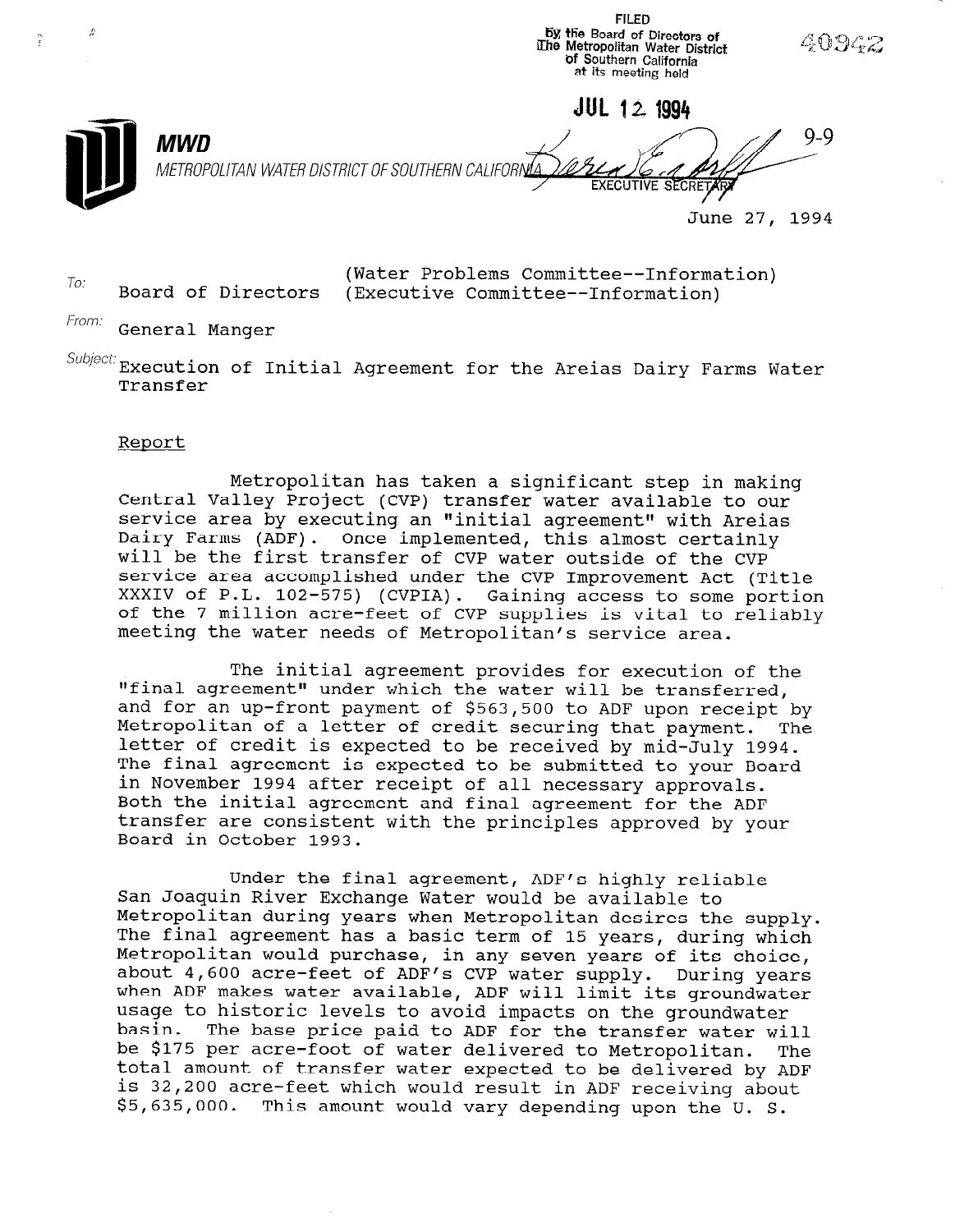## Board of Directors -2- -2- June 27, 1994

Bureau of Reclamation's (Reclamation) final determination of the quantity of ADF's CVP supply which is transferable and the hydrology of the years when Metropolitan calls for this water. The payments to ADF will include: 1) the \$563,500 up-front payment discussed above; 2) an additional 40 percent upon execution of the final agreement; and 3) the remaining 50 percent (\$87.50 per acre-foot adjusted for inflation using the Consumer Price Index) in the year the transfer water is delivered. A more detailed description of the ADF transfer is included in the attached Board letters from September and October of 1993.

Execution of the final agreement and implementation of the transfer is contingent on: 1) approval of the transfer application submitted to Reclamation by the Secretary of Interior; 2) approval of a wheeling agreement by the Director of the Department of Water Resources; 3) approval of a change in place of use by the State Water Resources Control Board; 4) compliance with the California Environmental Quality Act (CEQA) and the National Environmental Policy Act (NEPA); and 5) approval of the final agreement by your Board. Staff's recent efforts in these areas have focused on preparing the transfer application package for submittal to Reclamation. Significant efforts are being expended to coordinate with Reclamation as its transfer guidelines have not yet been completed and many new procedures are being established as a result of this transfer. Specifically, staff prepared and submitted a draft of the transfer application package to Reclamation for informal review. Staff incorporated Reclamation's comments, and submitted the application package to Reclamation. A copy has also been submitted to ADF's water district, the Central California Water District (CCID), for its information and review.

Metropolitan will be the CEQA lead agency for the necroporitan will be the CEQA fead agency for the<br>transfer. Beglamation will be the NEDA lead agency. Staff has been closely coordination when the NEPA lead agency been closely coordinating preparation of environmental<br>documentation with Reclamation and the U.S. Fish and Wildlife Service. Required State and federal environmental documentation will be prepared concurrent with Reclamation's review of the transfer package. Staff will recidiation. review of the transfer package. Staff will also work closely with Reclamation to support its efforts to obtain a change in place of use permit from the State Water Resources Control<br>Board.

As discussed with your Board at its May 1994 Water AS UISCUSSED WILD YOUR BOARD AT ITS MAY 1994 WATER.<br>Problems Committee meeting, Metropolitan staff and the G Problems Committee meeting, Metropolitan staff and the Genera Counsel, with assistance from our legal consultants, O'Melveny and Myers, have been negotiating with ADF and ADF's primary<br>lender to enable ADF to provide sufficient security to secure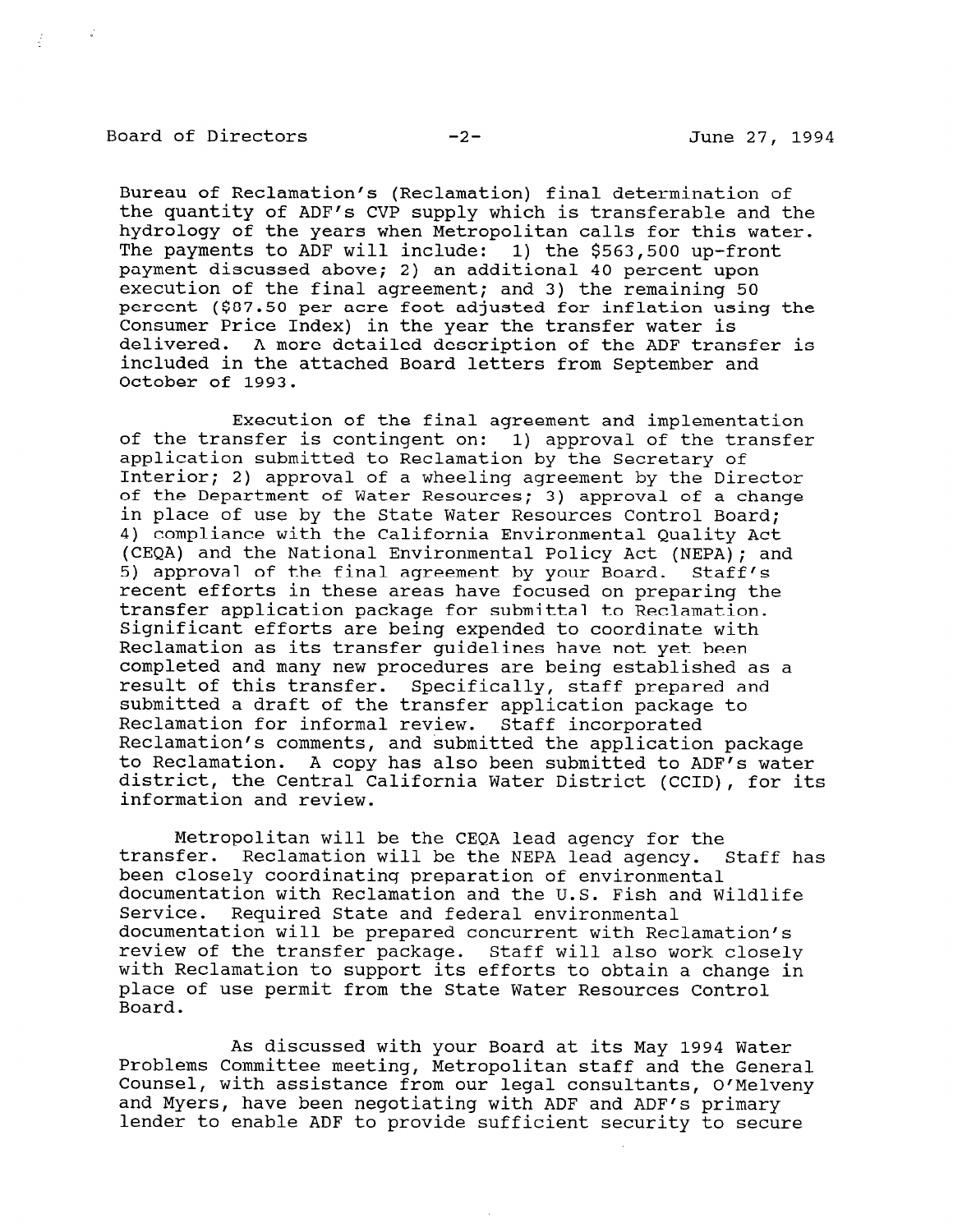# Board of Directors -3- June 27, 1994

the up-front payment (security package). The security package provides for a present conveyance to Metropolitan of its right to the delivery of ADF's CVP water under the final agreement. The package also includes a second trust deed to certain ADF properties securing Metropolitan's right to the return of its up-front payments if the water transfer is not completed. Further, the security package includes an agreement by ADF's primary lender that subordinates its security interest to Metropolitan's right to receive the water. All parties have agreed to a package which is legally optimal for securing Metropolitan's right to receive the transferred water from ADF under all foreseeable conditions. However, should ADF become insolvent, there is some risk that a judge in a bankruptcy action could reject the transfer agreement, requiring Metropolitan to rely on its security package for any recovery of its advance payments. If for any reason the security package proves inadequate, some portion of the advance payments could remain unrecovered.

Finalizing negotiations for the transfer agreements and financial security package, and working with Reclamation through the regulatory process, has provided staff with a greater appreciation for the complexities associated with implementing water transfers. The experience gained with the ADF transfer will help staff to more efficiently implement other transfers.

Staff will continue to inform your Board on developments related to the ADF transfer.

# Board Committee Assiqnments

This letter is referred for information to:

The Executive Committee because of its authority to study, advise, and make recommendations with regard to policies and procedures to be considered by the Board, pursuant to Administrative Code Section 2417 (e).

The Water Problems Committee because of its authority to study, advise and make recommendations with regard to policies, advise and make recommendations with regard to poircies, sources, and means or importing water required b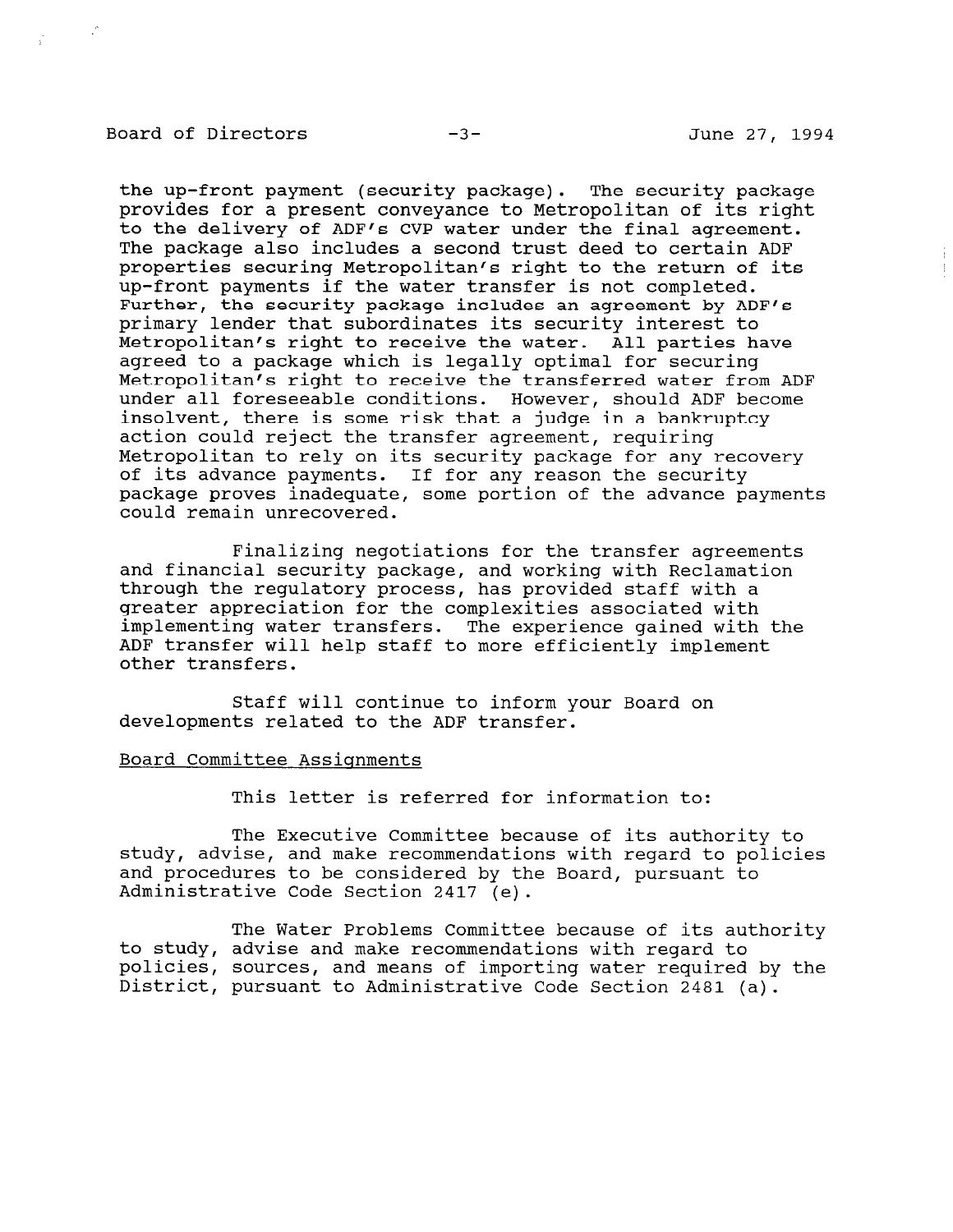Board of Directors -4-

**Recommendation** 

 $\sim$   $\sim$ 

For information only.

John R. Wodraska General Manager

ţ,

Man **By** 

Debra C. Man Chief of Planning/Resources

Concur:

'ohn R. Wodraska eneral Manager

DSM:cl

Attachments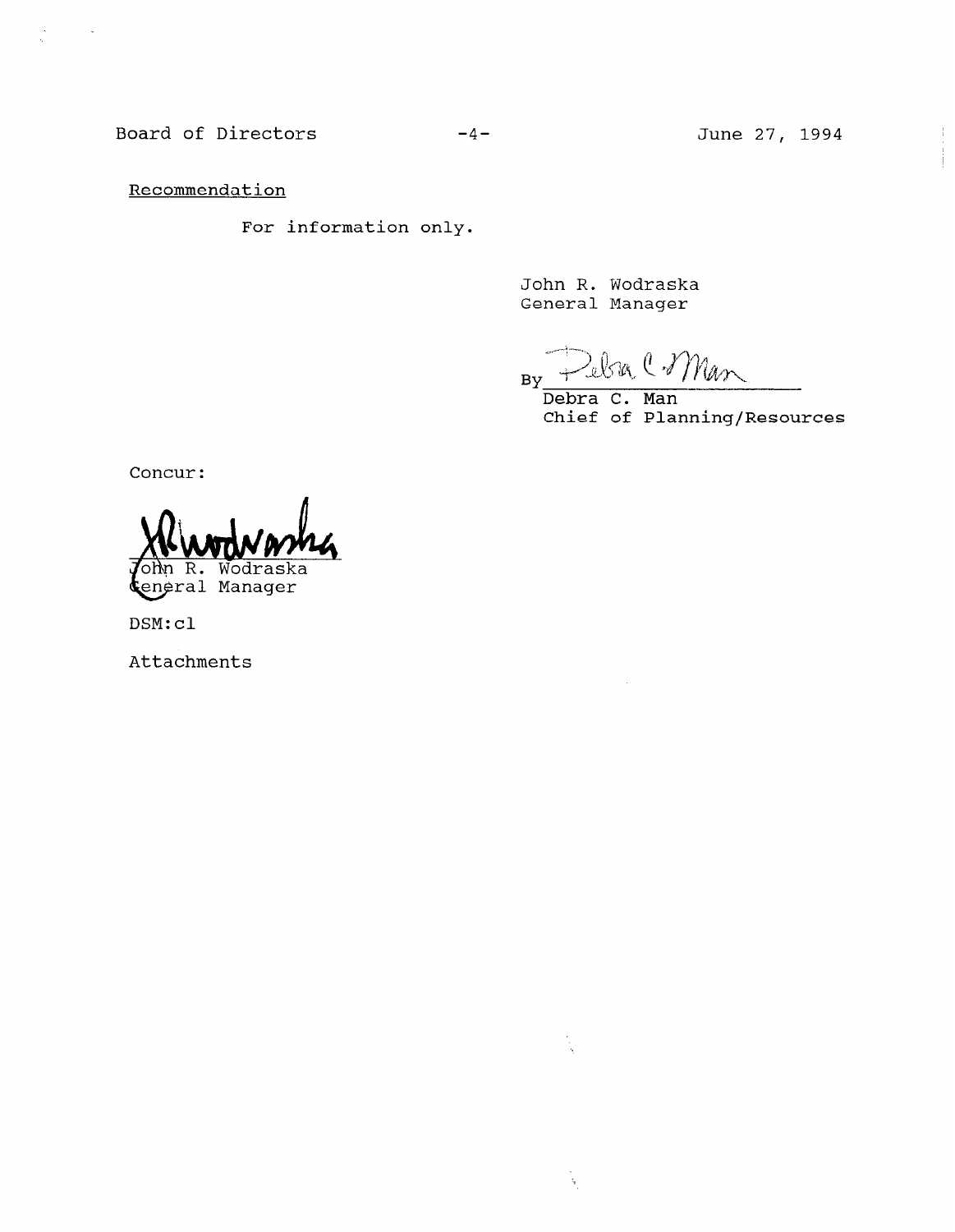

October 20, 1993

(Water Problems Committee--Action)  $7o:$  Board of Directors (Executive Committee--Action)

From: **General Manager** 

Subject: Proposed Option Agreement to Transfer Central Valley Project Water

Report

Staff has been actively pursuing several water transfer proposals including transfers authorized by the Central Valley Project (CVP) Improvement Act (Title XXXIV of P.L. 102-575)(CVPIA). As approved by your Board last month, negotiations continued and have now been finalized with a CVP water user, Areias Dairy Farms (ADF) for such a transfer. The transfer would be accomplished under two agreements, hereafter referred to as "initial agreement" and "final agreement." The initial agreement would provide for a refundable (with interest) "earnest money" payment to ADF. The proposed final agreement would provide for the transfer of highly reliable CVP San Joaquin River Exchange Water during years when Metropolitan would desire this supply. The proposed final agreement would provide for a 15-year transfer period, during which Metropolitan would purchase in any seven years of its choice, necroporrean would purchase in any seven years of its chord about 4,000 actesteet (Ar) of Abr 5 thr water supply for a

There are no major changes in the basic transfer concept included in the principles submitted to your Board at its meeting last month. However, during negotiations, two uncertainties that had to be resolved were identified. The uncertainties what had to be resorved were identified.<br>Incontainties were: (1) that the U.S. Bureau of Beslemati (Reclamation) could reduce the amount of water that could be (Reclamation) could reduce the amount of water that could be transferred; and (2) the transfer water would be subject to the "M&I Cost of Service" rate as is currently proposed by Reclamation. To deal with these uncertainties, the principles submitted to your Board for the transfer were modified in two ways.

First, it is possible that Reclamation, during its rirst, it is possible that Reclamation, during<br>may reduce the amount of water review and approval process, may reduce the amount of water<br>estimated to be available for transfer to Metropolitan. Should estimated to be available for transfer to Metropolitan. Shoul<br>Reclamation reduce the amount of water to be transferred, the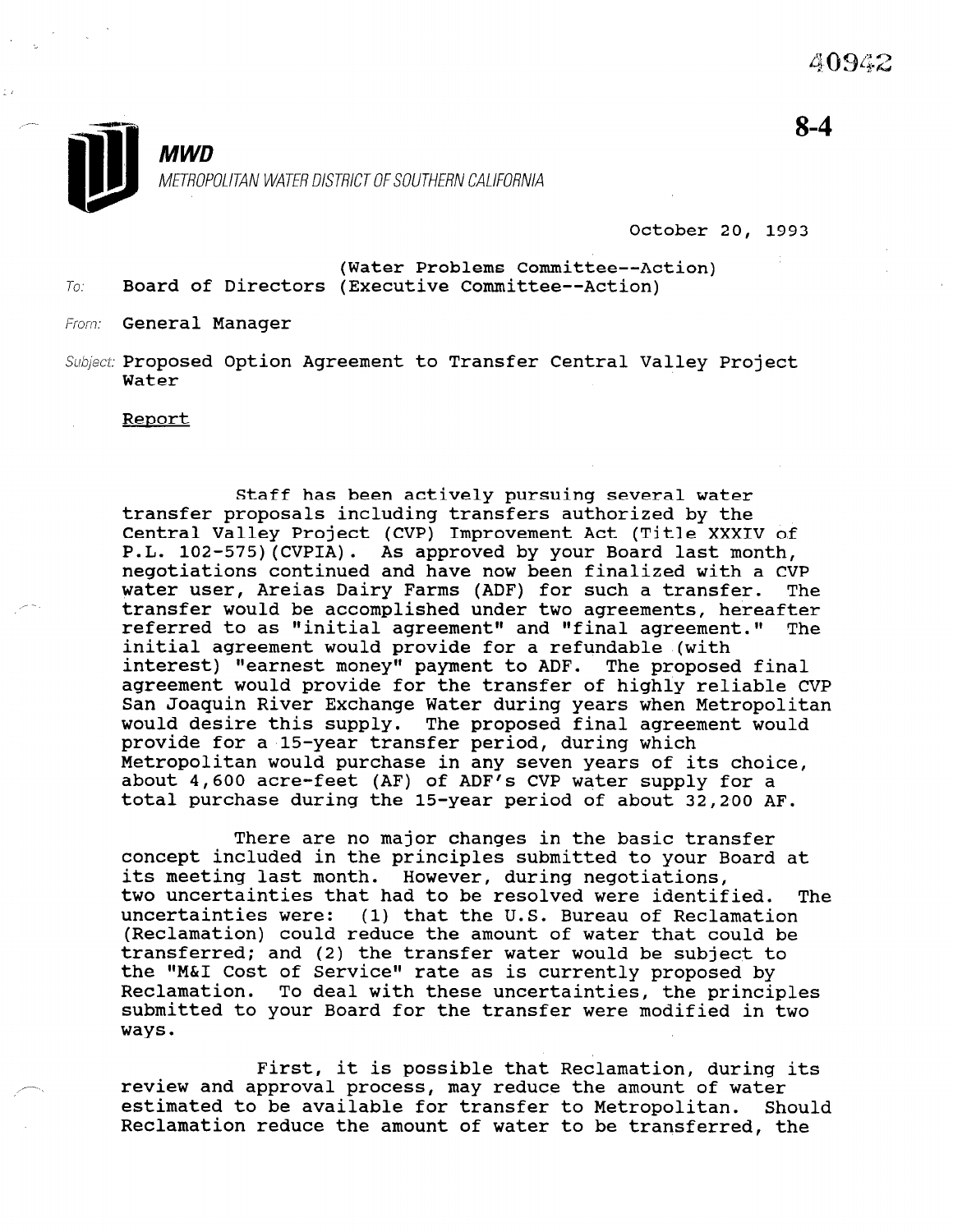## Board of Directors -2- October 20, 1993

contract terms would be extended so that Metropolitan would purchase water from ADF, a maximum of nine years out of 20 years. This would assure that the total amount of water purchased by Metropolitan would remain as close as possible to the amount included in the principles previously submitted to your Board. This change would retain the overall value of the proposed agreement to Metropolitan and ADF.

Second, Reclamation has stated that it plans to charge the M&I Cost of Service Rate on water transferred outside the CVP service area for municipal and industrial uses. This cost is estimated by Reclamation to be \$42 per acre-foot. Metropolitan and ADF have agreed to split this charge, each paying \$21 per acre-foot to Reclamation. However, there are a number of reasons why Metropolitan's staff and others believe this charge should not be assessed against Exchange Water. Should Metropolitan not be successful in arguing against imposition of this change, ADF has agreed to act as plaintiff in bringing suit against Reclamation's imposition of the charge. In the negotiation, staff has agreed to pay the legal expenses of this suit. If imposition of this charge is not overturned, Metropolitan would agree to purchase water from ADF in eight out of 17 years, again to retain the overall value of the proposed agreement to Metropolitan and ADF. Under no circumstances would Metropolitan be obligated to purchase water more than nine out of 20 years.

Assuming that Reclamation does not impose the M&I Cost of Service, the estimated unit cost of acquiring this supply is \$200 per acre-foot (1993 dollars). Components of this cost include payments of \$175 per acre-foot to ADF for the water supply, and \$25 per acre-foot to Reclamation for the Environmental Restoration Fund (Restoration Fund) created by the CVPIA.

Based upon a total purchase of 32,200 AF of water payments to ADF for this supply would total approximately payments to ADI for this supply would total approximately<br>es eas million (1993 dollars). The potential additional cost pp.000 million (1990 dollars). The potential duditional composition acre-foot to the Restoration Fund and the potential \$21 per acre-foot for the M&I cost of service.

Payments to ADF would be made in the following three components. First, an initial payment of \$563,500 would be due upon execution of the initial agreement which would provide the upon execution of the initial agreement which would provide<br>thermal for the final agreement to be executed when necessary rerms for the final agreement to be executed when hecessary<br>.....latence and environmental approvals are accomplished. This payment is within the \$12 million in the 1993-94 fiscal year payment is within the \$12 million in the 1993-94 filse budget for exchanges and transfers. ADF would provide<br>financial protection for this payment in a form acceptable to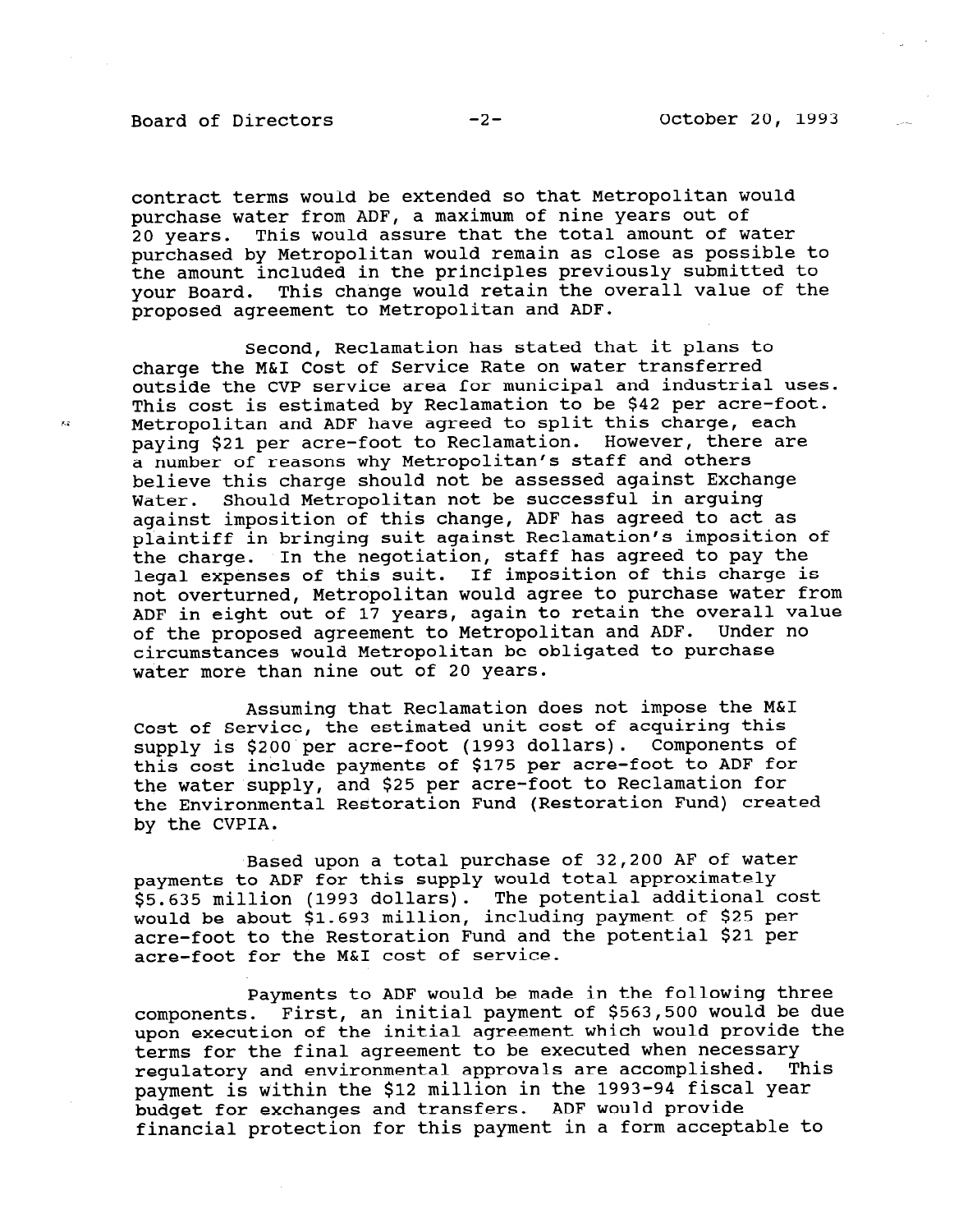Board of Directors -3- October 20, 1993

Metropolitan and agree to return this payment with interest should the final agreement not be executed.

Second, a payment estimated to be \$2,254,000 would be made after approvals are accomplished, including approval by your Board, and upon execution of the final agreement. To provide Metropolitan with financial protection, ADF would agree to provide security acceptable to Metropolitan equal to this payment.

Third, the remaining purchase price would be paid in the years when the water is delivered at a rate of \$87.50 per acre-foot with adjustments for inflation.

The Agreement provides for an increase in transfer water up to a total of 5,500 AF per year because ADF may include additional lands in the transfer. Although the CVPIA provided a right of first refusal to CVP contractors for CVP water to be transferred outside the CVP service area, Metropolitan would have a right of first refusal above all others to purchase water during additional years if ADF decided to sell such water. Therefore, the actual amounts paid to,ADF discussed in this letter may change based upon the actual amount of water transferred. Early discussions regarding the transfer included the possibility of substituting groundwater. However, under the terms of the final agreement no groundwater will be substituted for the transfer water.

There are a number of approvals which must be obtained before this water can be transferred including; optained before this water can be transferred incruding,<br>approvals by your Board, the Secretary of the Interior, the Department of Water Resources and the State Water Resources Control Board. Staff also intends to seek the concurrence of the Central California Irrigation District, the District that che central california inflyation bistrict, the bistrict t serves and, regarding the quantity or water to be transfer<br>and other issues. Compliance with the National Environment and other issues. Compliance with the National Environmental<br>Policy Act and the California Environmental Quality Act (CEQA) is also required prior to implementing the transfer. It should be possible to expeditiously obtain the necessary approvals as this transfer would be accomplished under the CVP Improvement Act and the water involved in this transfer is currently being exported from the Delta.

As the initial agreement does not constitute a project as the initial agreement does not constitute a project as defined under CEQA, consideration by your Board prior and the consideration of this time. Prior of CEQA requirements is not required at this time. Prior to authorizing the General Manager to execute any agreement<br>transferring water, appropriate environmental documentation will be prepared for your Board to review and certify.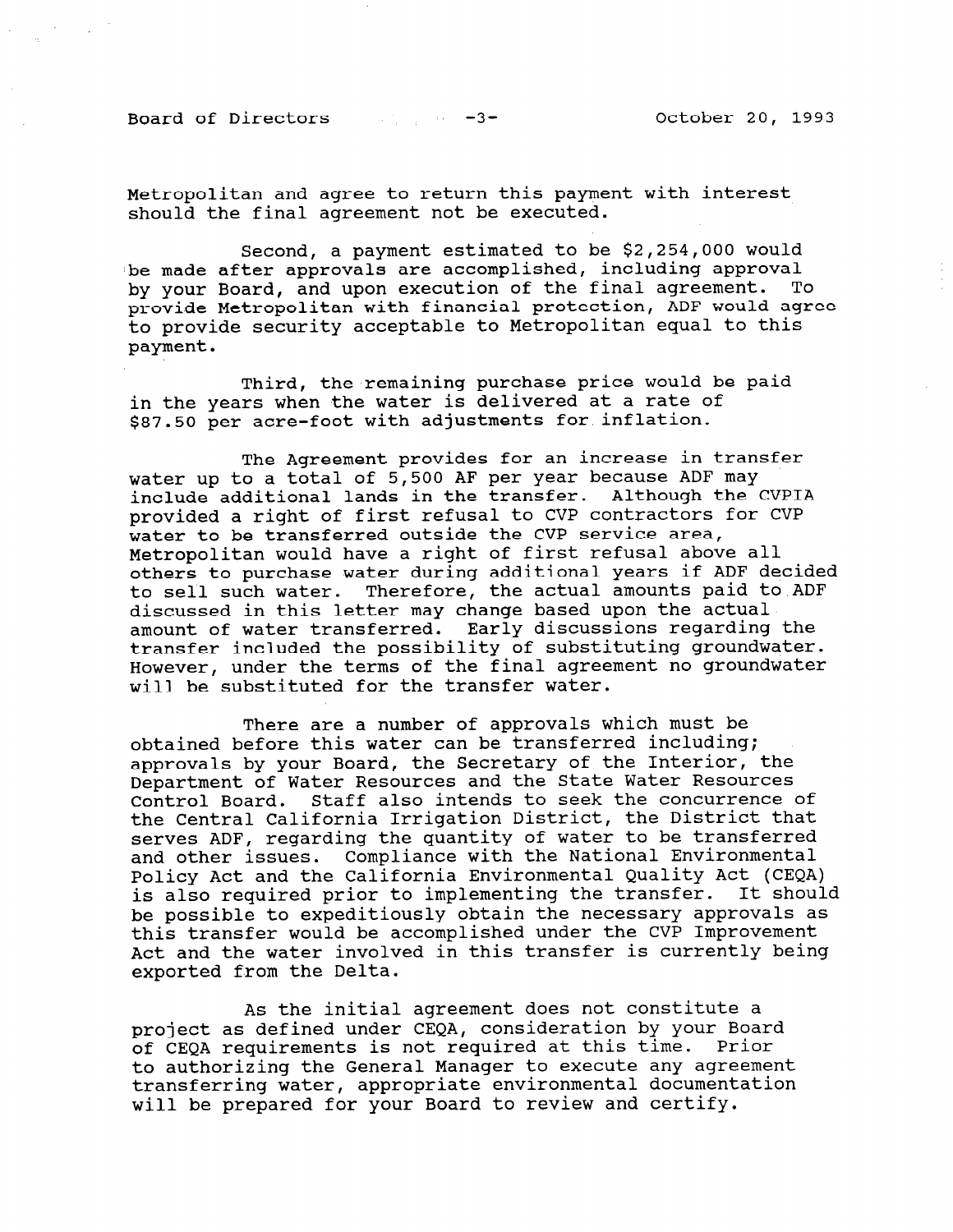# Board Committee Assiqnments

'This letter is referred for action to:

The Executive Committee because of its authority to study, advise, and make recommendations with regard to policies and procedures to be considered by the Board, pursuant to Administrative Code Section 2917(e); and

The Water Problems Committee because of its authority to study, 'advise, and make recommendations with regard to policies, sources, and means of importing water required by the District, pursuant to Administrative Code Section 2481(a).

#### Recommendations

### EXECUTIVE AND WATER PROBLEMS COMMITTEES FOR ACTION.

It is recommended that your Board authorize the General Manager to: (1) execute an initial agreement with Areias Dairy Farms, in a form acceptable to the General Council, which would provide for execution of the final agreement consistent with this letter; and (2) make a payment of \$563,500 to Areias Dairy Farms consistent with payment of 4909,000 to micral later remain control.<br>this letter.

dhn R. Wodraska

DSM:cl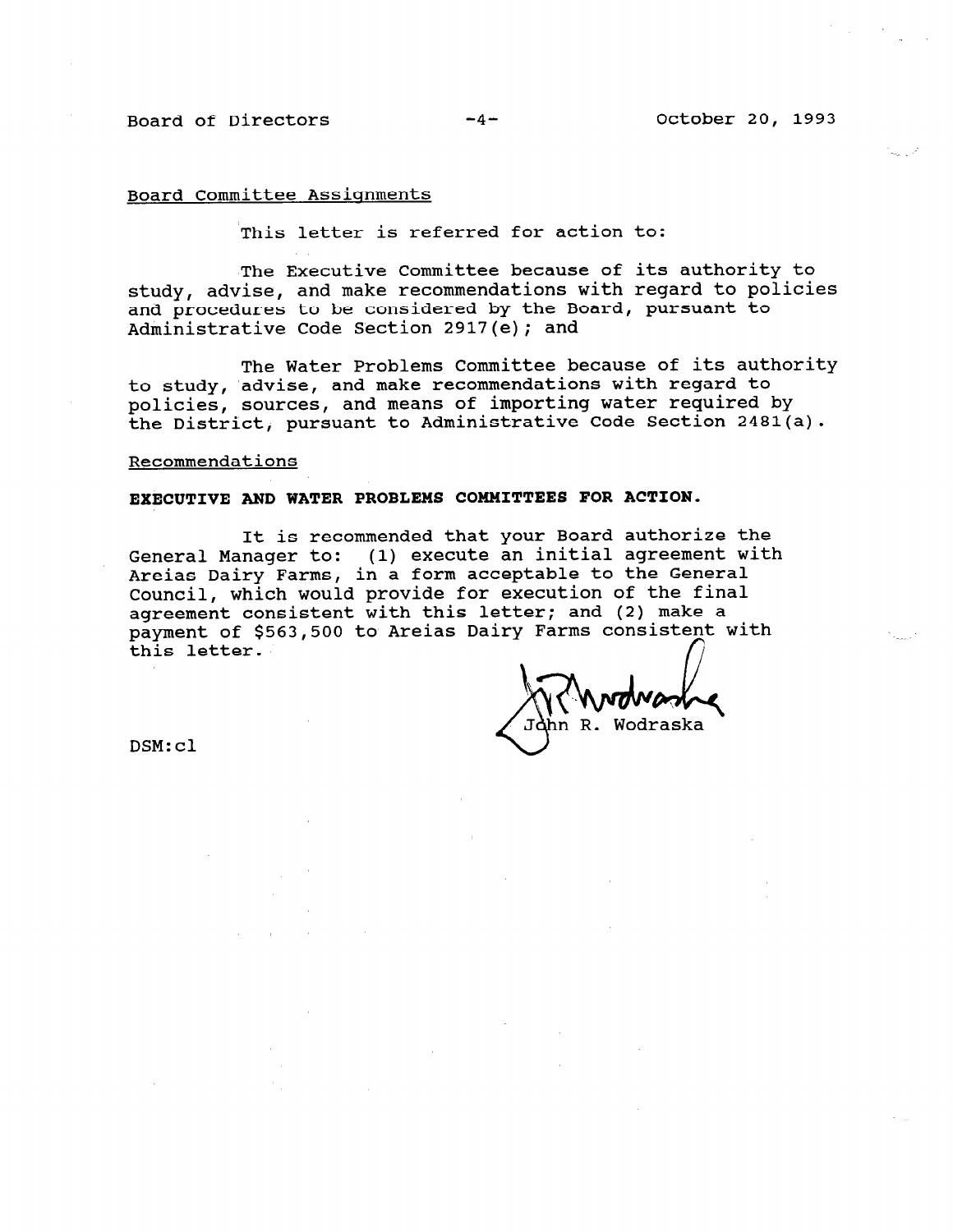

September 7, 1993

(Water Problems Committee--Action)  $T_{OC}$  Board of Directors (Executive Committee--Action)

From: General Manager

 $\mathcal{S}$ ubject: Proposed Option Agreement to Transfer Central Valley Project Water

# Report

Staff has been actively pursuing several water transfer proposals including transfers authorized by the Central Valley Project (CVP) Improvement Act (Title XXXIV of P.L. 102-575). Negotiations with a CVP water user, Areias Dairy Farms (Seller), have progressed to the point where it is appropriate for Metropolitan to make a formal proposal for the transfer of up to 5,000 acre-feet (AF) per year of CVP San Joaquin River Exchange Water to Metropolitan during years when Metropolitan would desire this supply. This proposed transfer agreement is described in more detail in the attached principles.

The Seller is located in Central California Irrigation District (CCID). Under the terms of a contract with the U.S. Bureau of Reclamation (Reclamation), CCID, on behalf of its landowners, exchanged its San Joaquin River water rights for Sacramento/San Joaquin Delta (Delta) water deliveries through the CVP's Delta-Mendota Canal. This exchange contract requires Reclamation to provide full deliveries to CCID except under very dry conditions when deliveries may be reduced by a maximum of 28 percent. This highly reliable water supply makes transfer agreements with the CVP San Joaquin River Exchange Contractors' water users very desirable.

Negotiations between the Seller and Metropolitan have resulted in the attached set of principles. Under the proposed 15-year transfer, Metropolitan would purchase in any seven years of its choice, up to 5,000 AF of the Seller's CVP water supply for a total purchase of up to 35,000 AF. Metropolitan would also have an option to purchase additional water as described in the principles.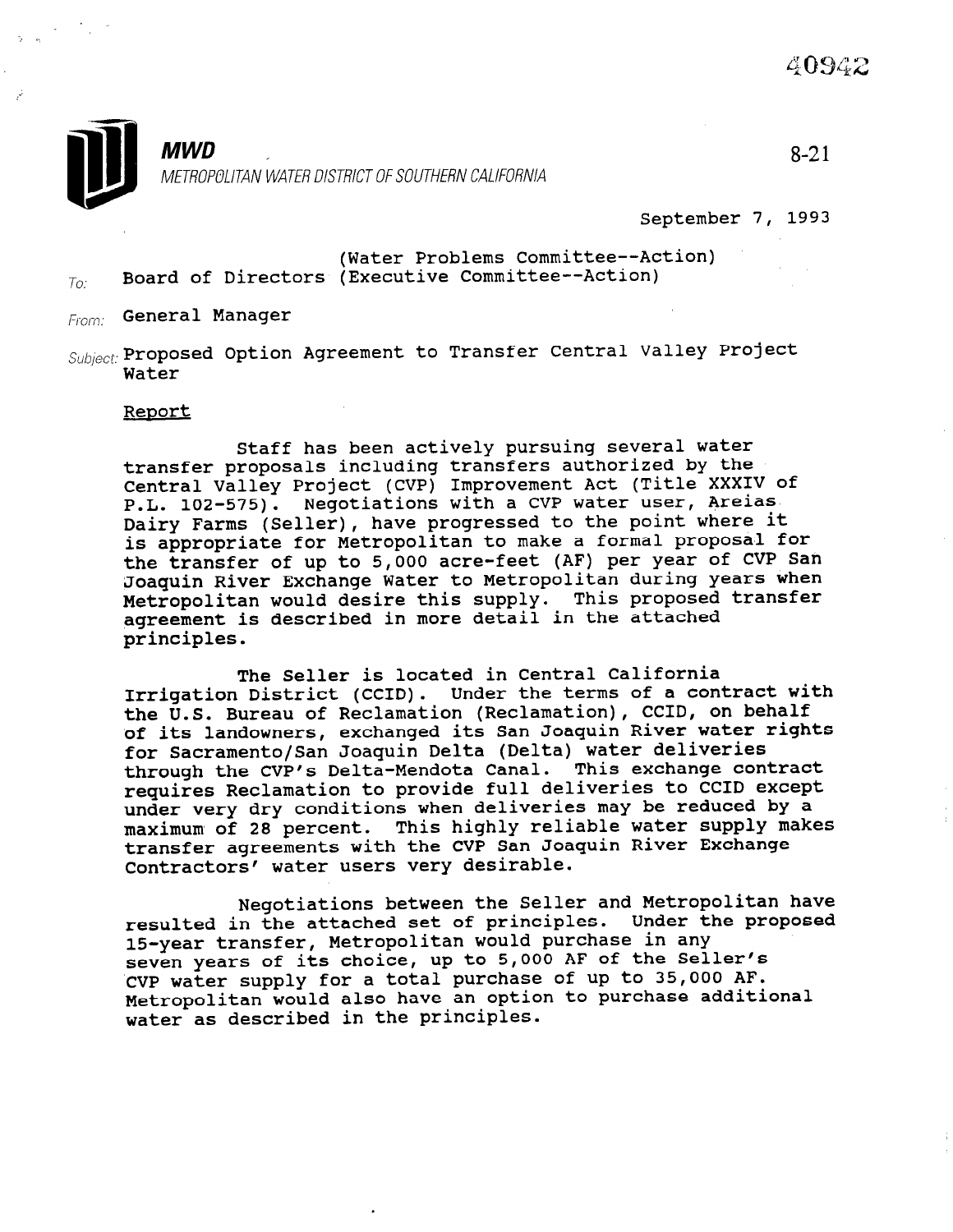$\frac{1}{2}$ 

The estimated cost of acquiring this supply is about \$200 per AF (1993 dollars). Components of this cost include: payments of \$175 per AF for the water supply and \$25 per AF for the Environmental Restoration Fund (Restoration Fund) created by the CVP Improvement Act. The transfer would be accomplished under two agreements, hereafter referred to as "initial agreement" and "final agreement". Both of these agreements would entail expenditures requiring Board approval.

Based upon a total purchase of 35,000 AF of water, payments to Seller for this water supply would total approximately \$6.125 million (1993 dollars). This total excludes Metropolitan's payment of \$25 per AF for the Processes increases in the payments would be made in three components. First, a 10 percent down payment due upon execution of the initial agreement which would provide the terms for the final agreement to be executed when necessary regulatory and environmental approvals are accomplished. This payment is within the \$12 million proposed in the 1993-1994 fiscal year budget for exchanges and transfers. The Seller would agree to deliver an equivalent amount of water or refund this money, with interest, should the final agreement not be executed. Second, a payment of \$2.45 million would be made after approvals are accomplished and upon execution of the final agreement. The remaining purchase price would be paid in the years when the water is delivered at a rate of \$87.50 per AF with adjustments for inflation. To provide Metropolitan with further protection, the Seller would agree to provide security, such as a lien on the Seller's property, equal to the up-front payments made by Metropolitan.

As discussed in greater detail in the attached principles, there are a number of approvals which must be obtained before this water can be transferred including: approvals by your Board, the Secretary of the Interior, the Department of Water Resources and the State Water Resources Control Board. Staff also intends to obtain concurrence of CCID regarding the quantity of water to be transferred and other conditions necessary for the effective operation of the transfer. Compliance with the National Environmental Policy Act and the California Environmental Quality Act (CEQA) is also required prior to implementing the transfer.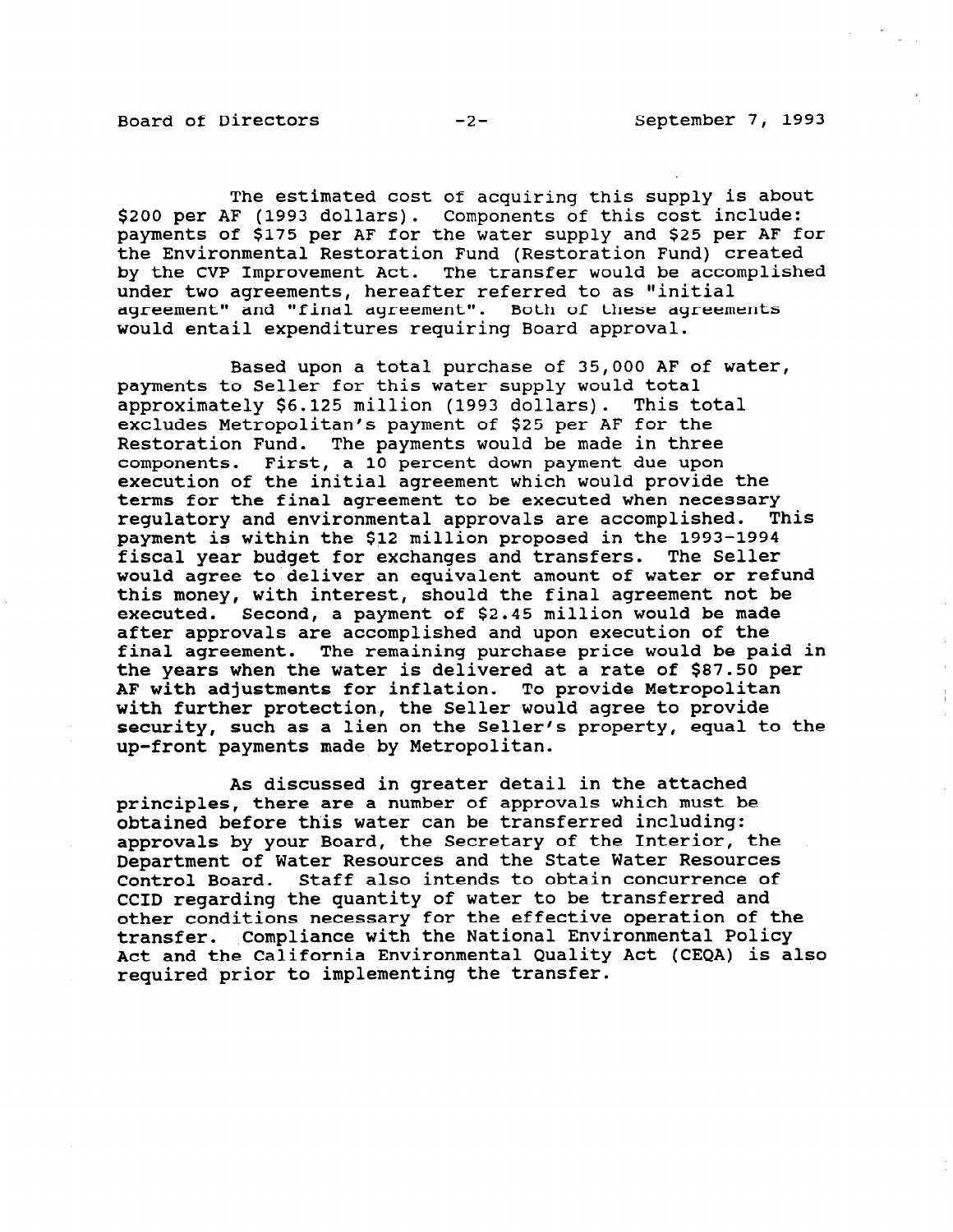9. Buyer Security. To protect Buyer from non-compliance by Seller, upon execution of the initial agreement, security such as a lien on Seller's property in favor of Buyer, in an amount equal to all initial payments shall be furnished by Seller. Security shall be acceptable to Buyer. The security shall be reduced proportionately as water is received by Buyer and shall be removed upon delivery of 35,000 AF or the full contract amount.

10. Approvals. Execution of the final agreement is contingent upon the satisfactory completion of the following requirements:

- Approval by the Buyer's Board of Directors;
- Completion of all applicable legal requirements including compliance with the California Environmental Quality Act and the National Environmental Policy Act;
- Approval of necessary changes in place and purpose of use by the State Water Resources Control Board;
- <sup>0</sup>Approval by the Secretary of the Interior pursuant to the CVPIA;
- <sup>l</sup>Approval of wheeling arrangements by the Department of Water Resources;
- <sup>0</sup>Concurrence from CCID regarding the amount of water to be transferred and other conditions necessary for the effective operation of the transfer.

s: \mm\report\farmer5.dsm

经工资 教堂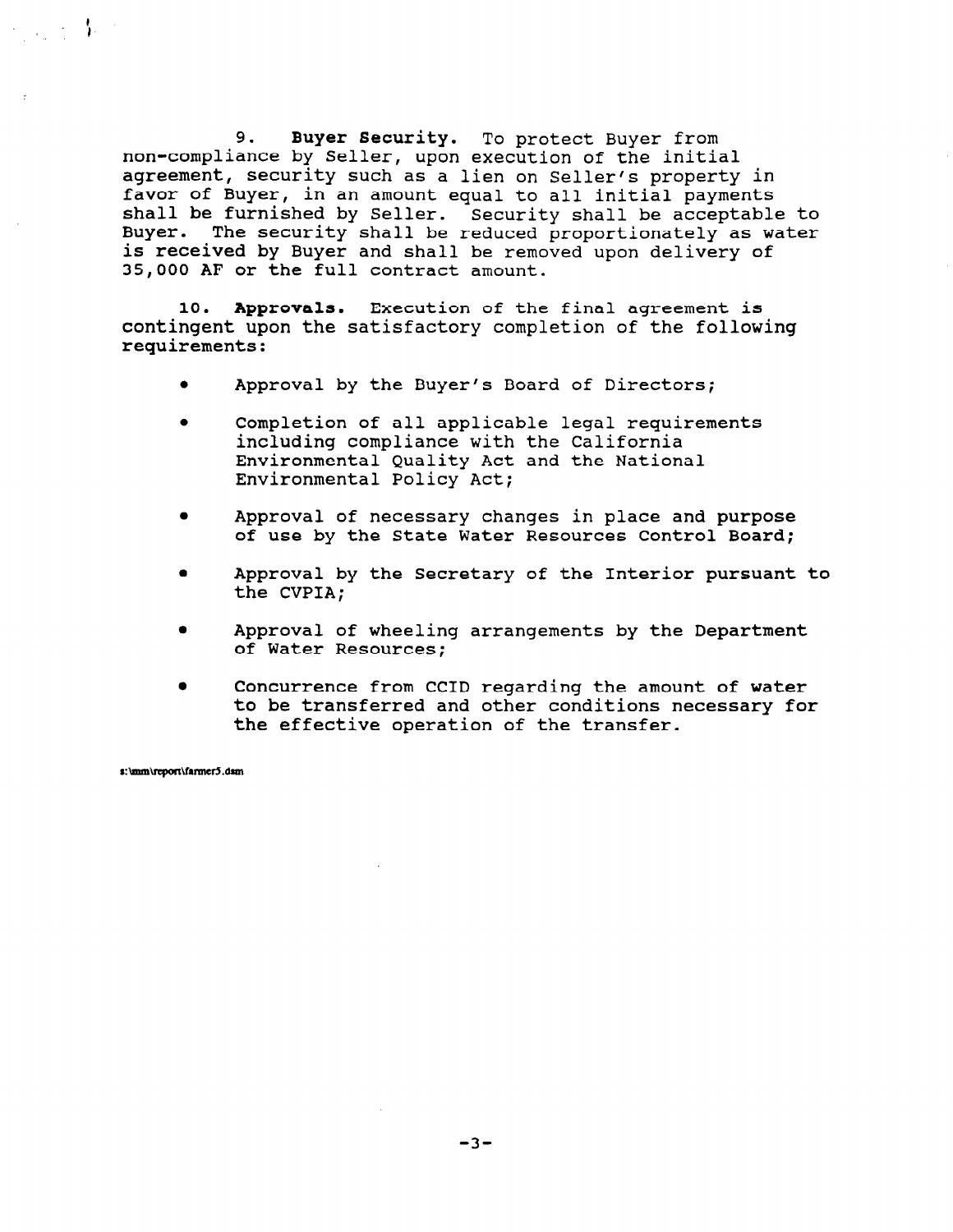# PRINCIPLES FOR AN OPTION AGREEMENT TO TRANSFER CVP WATER

1. General. Areias Dairy Farms (Seller) will agree to . transfer CVP water it now receives from the Central California Irrigation District (CCID) for use by The Metropolitan Water District of Southern California (Buyer) pursuant to The Central Valley Project Improvement Act (CVPIA, Title XXXIV of P.L. 102-575). The transfer is to be accomplished under two agreements, hereafter referred to as "initial agreement" and "final agreement".

2. Price. Consistent with Paragraph 7 of these principles, Seller will receive \$175 for each acre-foot (AF) of IIwet" water received by Buyer. All references to dollar 'amounts expressed as "1993 dollars" will be adjusted for inflation using the Consumers Price Index (CPI).

3. Quantity. The final agreement shall provide for the transfer of up to a total of 35,000 AF of CVP water in annual amounts of up to 5,000 AF consistent with Paragraph 6 of these principles.

4. Fees and Expenses.

1, . . ,

- a. Federal Fees. Buyer will agree to pay any transfer fees required by the U.S. Bureau of Reclamation (Reclamation) under Sections 3405(a) and 3407 of the CVPIA in an amount not to exceed \$25 (1992 dollars per the CVPIA) for each AF transferred. Seller will agree to pay Reclamation any federal fees in excess of this amount, provided that if such fees are unacceptable to Seller, Seller may at no cost to the Buyer, choose not to proceed to a final agreement.
- b. CCID Water Charges. Seller will agree to pay all CCID water charges and other fees related to the CVP water transferred. If Seller fails to,make such payments, Buyer may make such payments and deduct said amount from payments to Seller.
- C. Other Expenses. Seller will agree to pay all necessary expenses related to public relations activities required to gain public acceptance of this transfer. Buyer will agree to pay engineering, legal, and other development costs.

5. Duration. The final agreement shall be in force for a period of 15 years commencing upon its execution.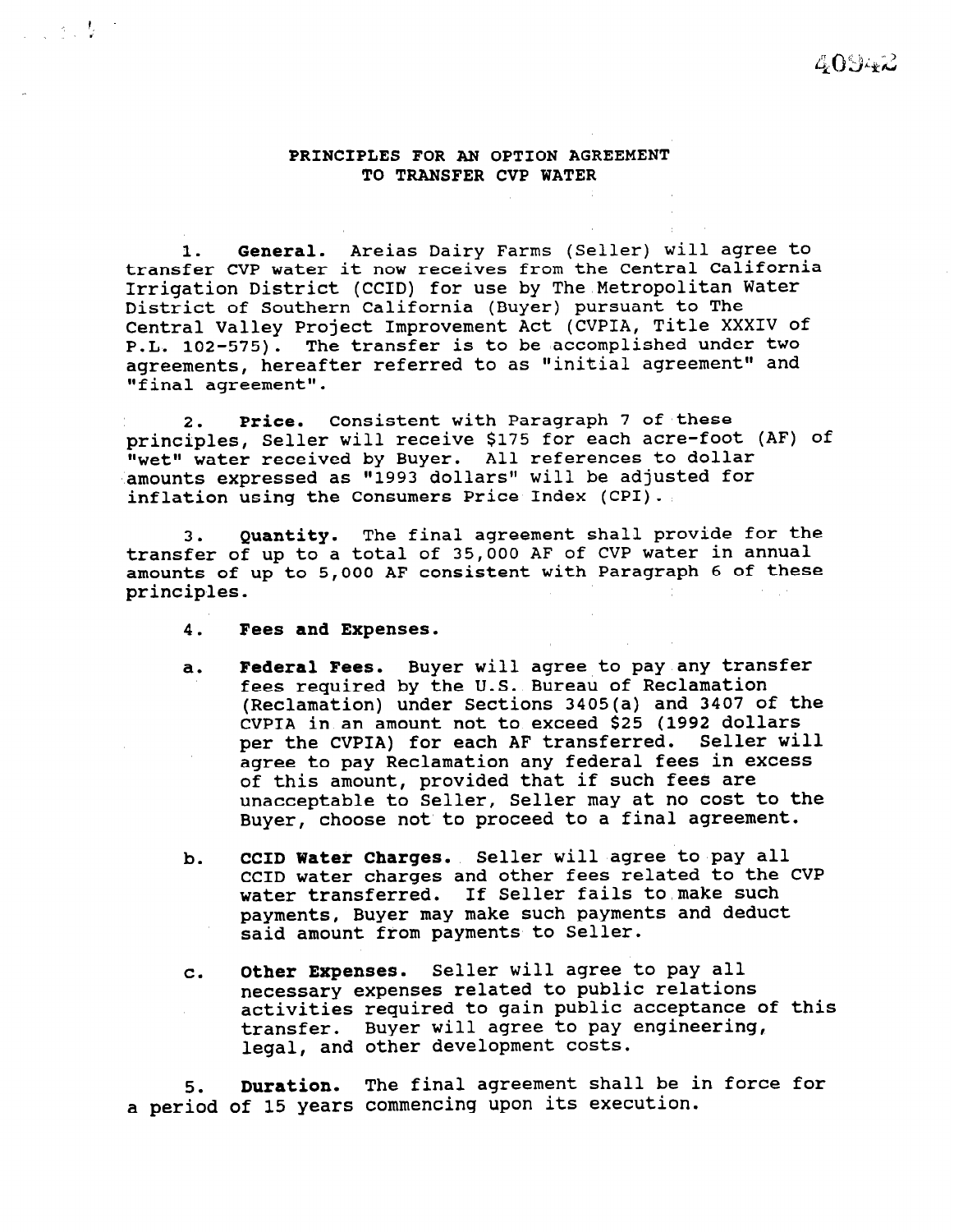- 6. Annual Options.
- a. Minimum Transfer Amounts. Buyer will agree to purchase up to 5,000 AF of water per year during at least seven of fifteen years. Seller will agree to make available a cumulative total of up to 35,000 AF of CVP water. The precise amount of water subject to the final agreement shall be determined in studies mutually agreeable to the Buyer and Seller.

 $\frac{d\mathbf{y}}{dt} = \frac{d\mathbf{y}}{dt} + \frac{d\mathbf{y}}{dt} + \frac{d\mathbf{y}}{dt} + \frac{d\mathbf{y}}{dt}$ 

- b. Notice. Buyer will agree to notify Seller and CCID on or before March 15 of any calendar year during which Buyer intends to receive water pursuant to the final agreement.
- C. Additional Water. After 35,000 AF of water have been transferred pursuant to the final agreement, Buyer shall have the option to purchase additional CVP water from Seller in annual amounts of up to 5,000 AF consistent with the terms and conditions of that agreement, except that Buyer agrees to pay \$175 per AF (1993 dollars).

7. transfer amount of 35,000 AF, the Buyer will agree to pay Payments For Water Supply. Based on a cumulative Seller amounts consistent with the following payment schedule:

- $\bullet$  \$612,500 (35,000 AF X \$175 per AF X 0.10) upon approval by Buyer's Board of Directors of these principles and execution of the initial transfer agreement by Buyer and Seller. Seller will either deliver an equivalent amount of water (3,500 AF) or will refund this money with interest should the final agreement not be executed for any reason, whether foreseeable or not.
- $\bullet$  \$2,450,000 (35,000 AF X \$175 per AF X 0.40) upon completion of all approvals and execution of the final agreement by Buyer and Seller.
- <sup>0</sup>\$87.50 per AF (1993 dollars) of water delivered to Metropolitan. Assuming total deliveries of 35,000 AF, Metropolitan's total payment would be \$3,062,500 (35,000 AF X \$87.50 per AF).

8. Successors in Interest. The initial and final agreements shall be binding upon all successors in interest to the Seller.